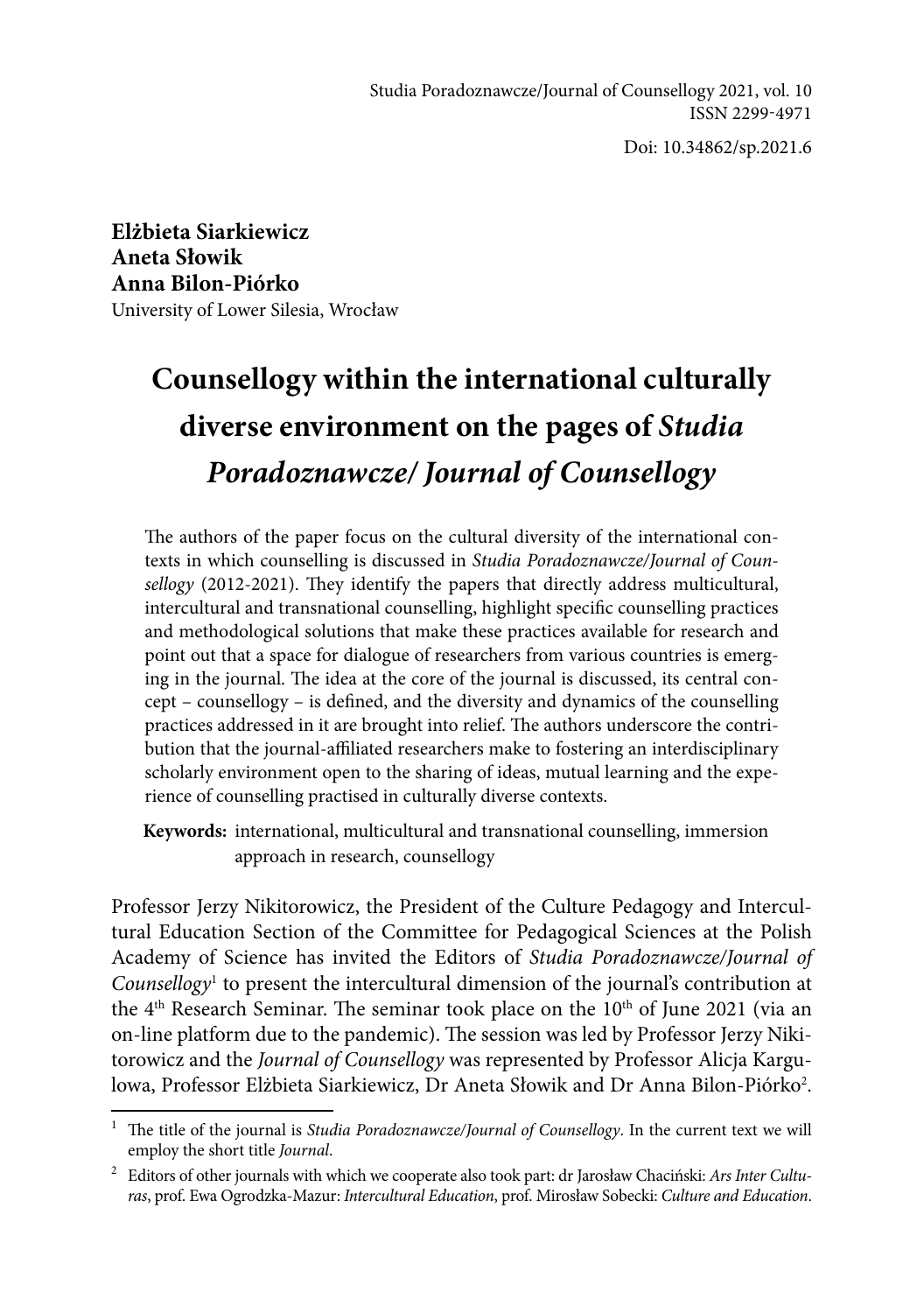In line with the agenda, the Editors presented the context in which *Studia Poradoznawcze/Journal of Counsellogy* has emerged, the journal's main goals and the systematic efforts at making the publication "international", e.g. by including papers related to intercultural, multicultural and transcultural counselling. In this article, we present an extended version of our seminar intervention.

## **The beginnings?**

The idea to publish a bi-lingual *Studia Poradoznawcze/Journal of Counsellogy* was conceived within the Counsellogical Association (Pl. *Naukowe Towarzystwo Poradoznawcze*, the Association members are editors), as a way to provide a broad outlook on the counselling practice within communities of Polish and international scholars. The beginnings were quite difficult, marked with uncertainty as both the title and the format of the new journal were being challenged. On the one hand, members of the Editing Board were convinced that such a publication should indeed be created, establishing a separate ground for scholars focussing on counsellogy, on the other – many people were voicing their doubts whether the journal would generate interest among the broader community of researchers and be approved as a bilingual publication (with parallel Polish- and English-language versions). The Publishing House of the University of Lower Silesia in Wrocław took up the challenge, and the first issue was published through the efforts of members of the Counsellogical Association and reviewed by the renowned scholar Professor Ted Fleming, teaching at Maynooth University, Ireland and Columbia University, New York. His review offered a constructive and friendly critique and a green light which encouraged the editors to continue their work.

The journal was to be published under the bilingual title *Studia Poradoznawcze/ Journal of Counsellogy*, with an international Scientific Board and an international team of reviewers. That was back in 2012. Since then, *Journal* has been published in paper copy and an electronic version, backed by a dedicated web page, with all issued and papers offered in open access. The journal is structured according to a classic pattern, initially with five distinct parts: 1) Studies and Dissertations; 2) Research Reports; 3) Recommendations for Counselling Practice; 4) Reviews; 5) News and Chronicle. Later, the section 6) Varia was added to the structure. Detailed information is available at https://sudiaporadoznawcze.pl and we need not discuss them here.

The Journal accepts various – including divergent – approaches to counselling as a practice. Such openness to a multifaceted view of counselling had earlier been indicated in the work by Professor Alicja Kargulowa (1982), Professor Bożena Wojtasik (2000) and Dr Marek Podgórny (2001), published in European psychology journals, evidencing the Polish scholars' attempts at theorizing counselling practices. The conceptualization of counselling they presented was even then marked by the initiative to develop a general theory – the counsellogy.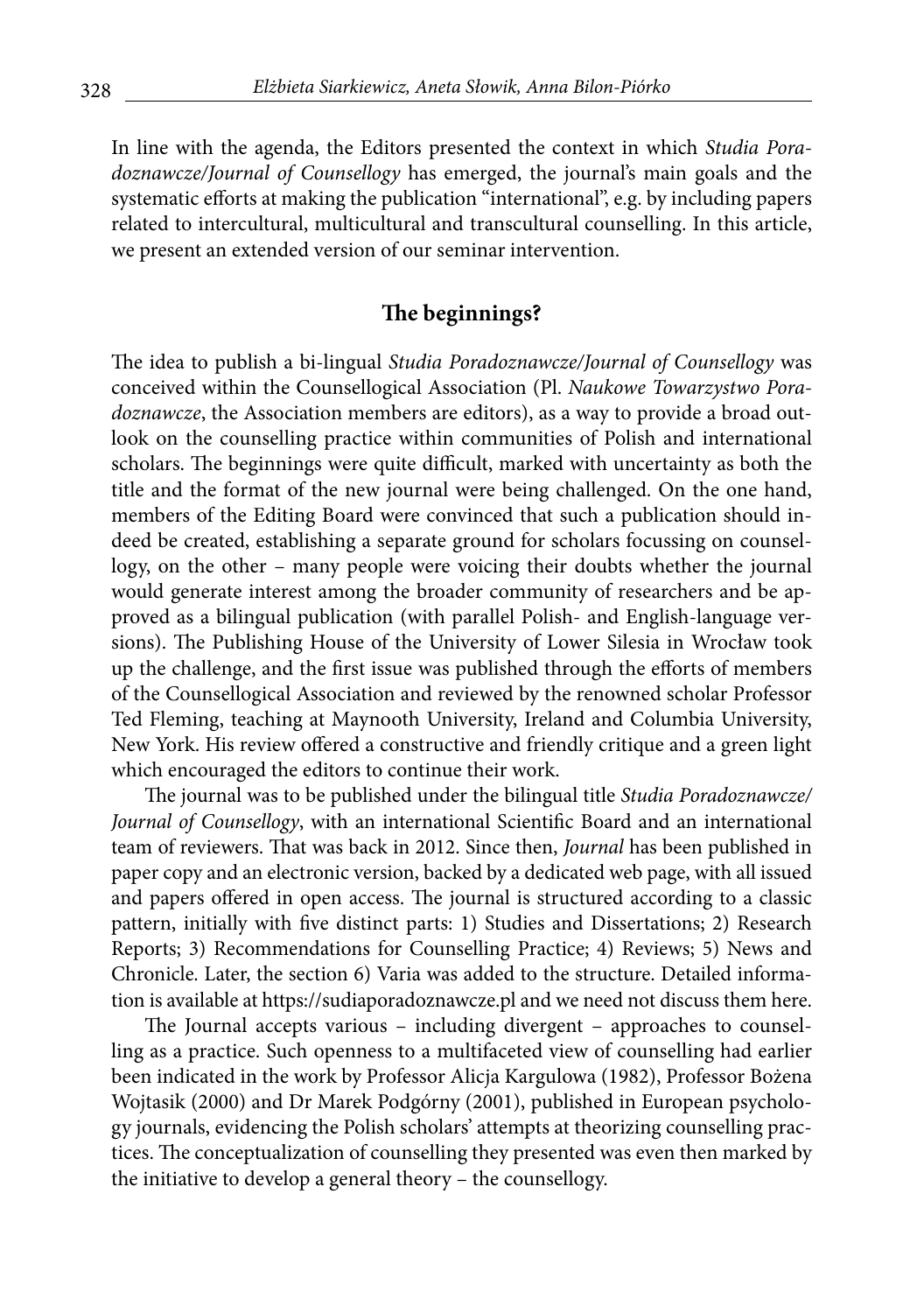#### **Counsellogy as the journal's central category**

If we assume that counsellogy as a discipline emerged out of the first Polish national conference on the subject, held 26-28 November 1979 in Wrocław – it means it is now just 42 years old. Major developments on its path, apart from the above conference and the launch of a dedicated counsellogy program as part of the teacher training, were: the establishment of the Counsellogical Association (Pl. Naukowe Towarzystwo Poradoznawcze, officially registered on the 31<sup>st</sup> of January 2011, Czerkawska, 2012)<sup>3</sup>; the creation of the UNESCO Chair of Lifelong Guidance and Counselling, within the Pedagogy Institute at the University of Wrocław – based on the international collaborations of Violetta Podgórny and Marek Podgórny (launched on the 26<sup>th</sup> -28<sup>th</sup> November 2013; Drabik-Podgórna, Podgórny, 2013); the library of the University of Lower Silesia setting up the Counsellogy Archive section in 2017; the establishment of Pedagogical Counselling Section within the Pedagogical Sciences Committee of the Polish Academy of Sciences, led by Professor Magdalena Piorunek. The kick-off meeting of the Section was held on the 27<sup>th</sup> November 2020 (Kozielska, Skowrońska-Pućka, 2020). Alongside these developments, there were also PhD dissertations, habilitation dissertations and professorships achieved based on the monographs and studies focusing on counselling.

How are we to understand counselling, which is the Counsellogy's research subject? In the commonsensical understanding, counselling means providing advice, guidance and hints. According to the view most generally shared by counsellogy scholars, it is associated with three dynamic, closely interrelated processes, three kinds of practice or three kinds of social existence of an individual: coping, seeking advice and counselling others, which are also mutually related. While there is a dialectical relationship between seeking advice and counselling others, coping is about something else. In the model view, we seek advice of those who are able to cope themselves, to cope with other people, to cope with the entire non-human environment, or who are perceived as such by us or by others. In other words, coping can (should) be the result of seeking advice or the basis (condition) of counselling someone else.

In our *Journal* we emphasize the interdisciplinary character of counsellogy. It provides both inspiration and challenge for scholars researching counselling and guidance, enabling them to determine which domains and sub-domains of social sciences and humanities are "present" in counsellogy-related inquiries and reflections. As Professor Kargulowa indicated, among them we can list the following<sup>4</sup>:

<sup>3</sup> The cited titles published in the given year in the *Journal* are not included in the bibliography of this article.

<sup>&</sup>lt;sup>4</sup> Due to the fact that the authors mentioned here have expressed their opinion on counselling in a number of other publications, we have resigned from referring to certain bibliographic items here. Most of these are included as articles in the *Journal*.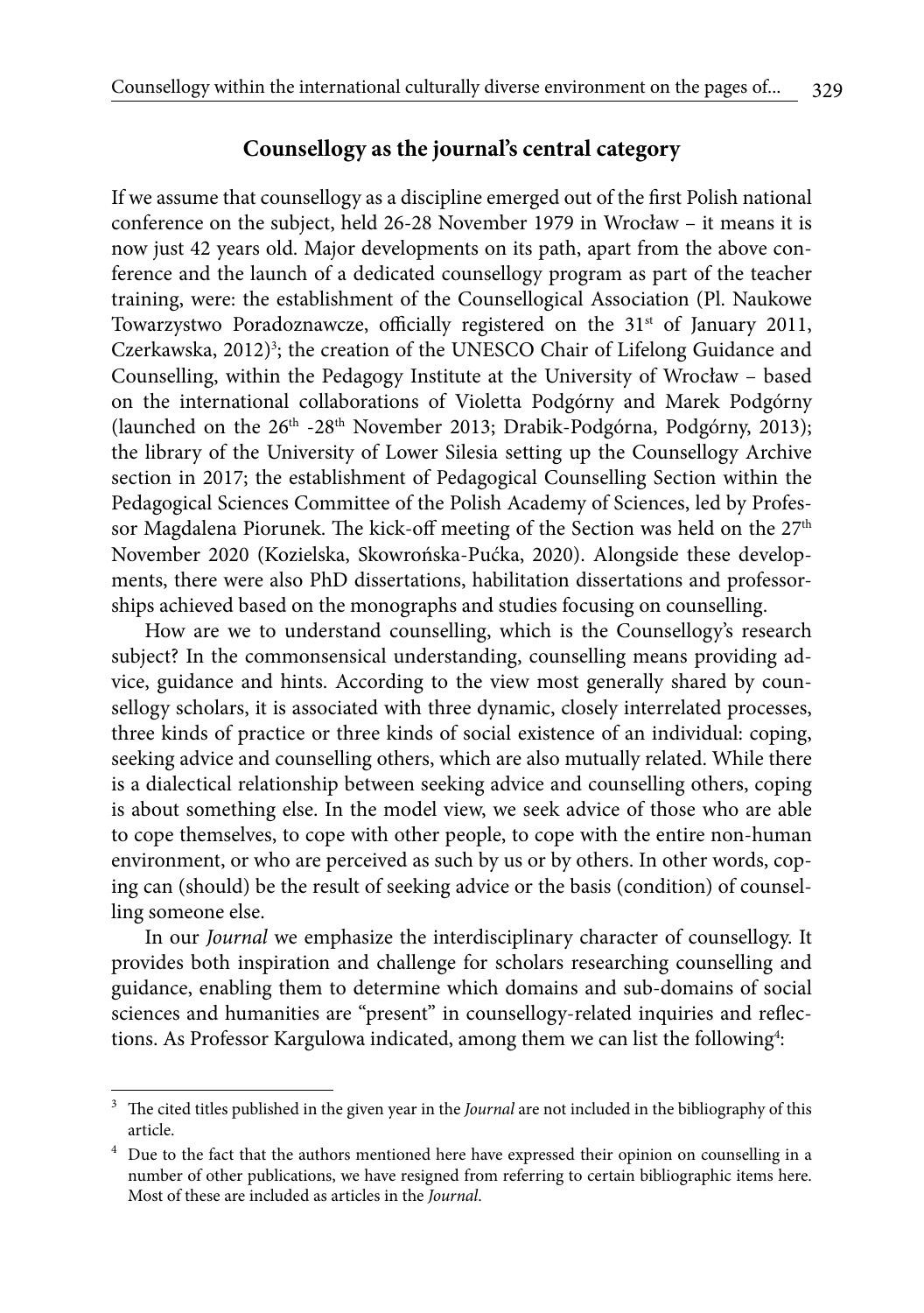- andragogy accompanying, co-being (Gaston Pineau, Hervé Breton, Olga Czerniawska, Aneta Słowik, Joanna Minta, Bożena Wojtasik, Daria Zielińska-Pękał [mediated by the media]);
- ◆ ethnology event, performance **(**Elżbieta Siarkiewicz, Maciej Jeż, Ewa Trębińska-Szumigraj);
- philosophy the way of being "in" "with" "for" (Barbara Tuchańska, Alicja Czerkawska, Ewa Dębska and other authors approaching counselling as situation, relation or a lifestyle element);

- participation in dialogue (Martin Buber, Jean Guichard, Violetta Drabik-Podgórna);

- ◆ culture studies element of a lifestyle (Adam Nobis, Ewa Kurantowicz**,**  Anna Bilon-Piórko**,** Daria Zielińska-Pękał, Edyta Zierkiewicz**);**
- ◆ pedagogy counselling as a means of education (Kazimierz Sośnicki, Elżbieta Siarkiewicz**,** Barbara Skałbania, Ewa Dębska, Andrzej Ładyżyński, Jolanta Lenart et al.**);**
- politics an instrument of power (Michel Foucault, Marcin Szumigraj);
- ◆ social policy form of assistance (Maria Trawińska, Augustyn Bańka**,** Anna Maria Kola, Aneta Słowik, Barbara Skałbania, Alicja Smolbik-Jęczmień**);**
- ◆ praxeology social action (Tadeusz Kotarbiński, Stefan Ziemski, Bożena Wojtasik**,** Zdzisław Wołk**,** Joanna Kłodkowska, Joanna Minta, Daria Zielińska-Pękał**);**
- ◆ psychology interpersonal relationship (Carl Rogers, Jean Guichard**,**  among Polish scholars: Marian Kulczycki, Alicja Czerkawska, Violetta Drabik-Podgórna, Edyta Zierkiewicz**);**

- problem situation (Tadeusz Tomaszewski, Zbigniew Pietrasiński, authors mentioned above and Joanna Minta, Marcin Szumigraj, Ewa Trębińska-Szumigraj**);**

- sociology social process (Anthony Giddens, Anna Bilon-Piórko, Bożena Wojtasik, Daria Zielińska-Pękał, Marcin Szumigraj**);**
	- social fields (Pierre Bourdieu, Michał Mielczarek; Anna Bilon-Piórko).

Most recently, ethnomethodology has been increasingly present, where counselling is part of daily life as a kind of social custom **(**Elżbieta Siarkiewicz, Michał Mielczarek, Joanna Dec, Daria Zielińska-Pękał, Maciej Jeż).

From the interdisciplinary perspective on counselling, it is perceived as a hybrid whole made of human emotions, experience, actions, past experiences, their ascribed values, ideas and ideologies, material and non-material objects used to achieve the main objective, which is to assist people in solving their problems. Such an approach enables us to see counselling as not only a reflection of diverse elements of reality, but also as its human-oriented character, taking into account the condition of a human being capable of development, transformation, worlddesigning, meaning-making and discovering his or her own personal values. By the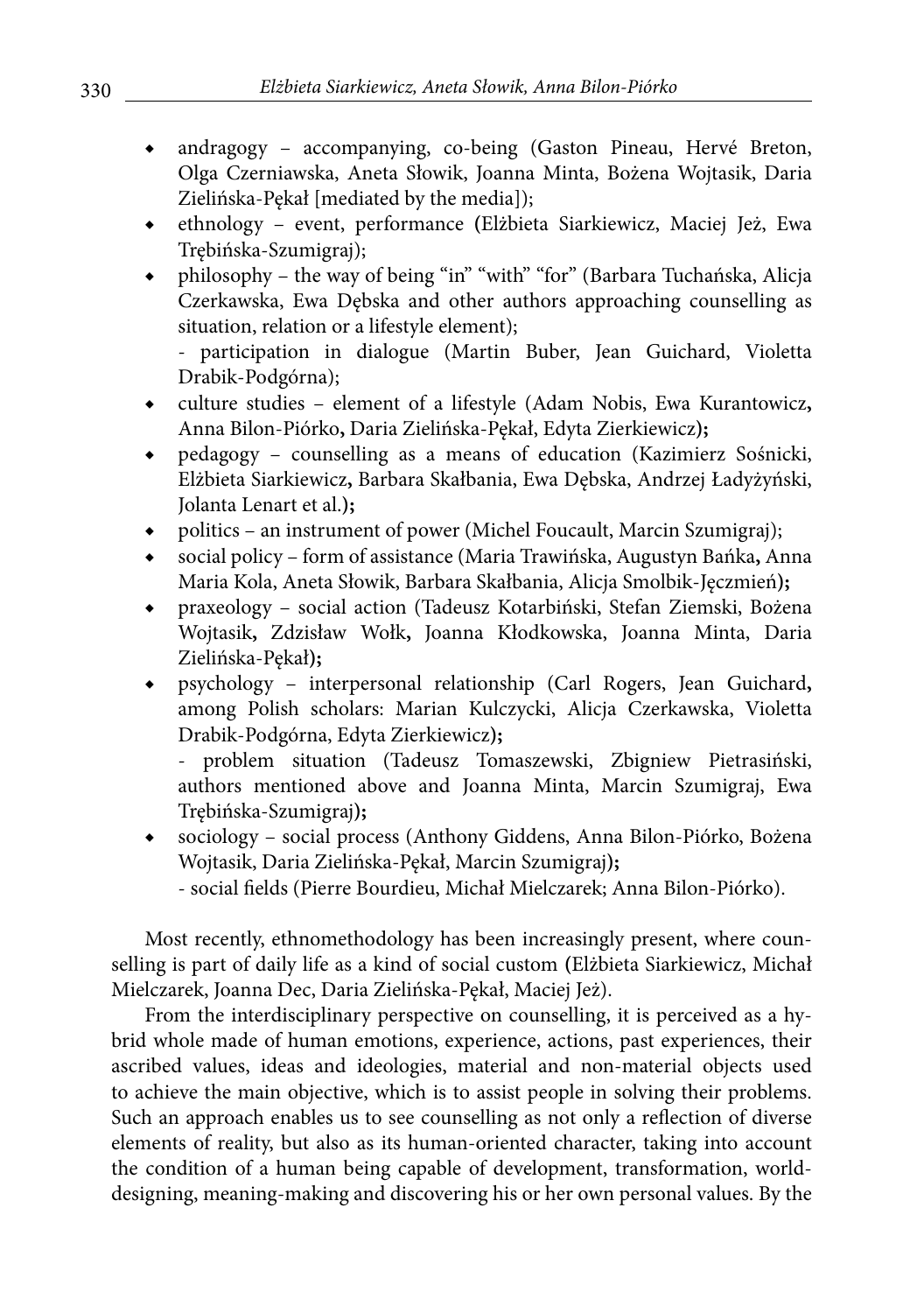331

same token, we note a specific liquid configuration, made of separate wholes, in specific mutual positioning and/or relationships, emerging within the space of social and cultural reality (cf. Szumigraj 2011).

From the counsellogy point of view, we can distinguish specific layers that can be subject to independent analyses:

- ◆ personal self-analysis, self-help, self-counselling (coping), resilience
- ◆ micro the relationship between the person counselling and the person seeking advice
- ◆ meso operation of counselling institutions
- ◆ macro the global configuration of people, things, institutions, ideas, processes and actions.

What characteristics of counsellogy make it distinct from the psychological theorizations of counselling? Most of such characteristics have been determined and described by Alicja Kargulowa (e.g. *Journal of Counsellogy,* 2013), and their synthesis was offered by Anna Bilon–Piórko (2010) in her article entitled *Poradoznawstwo wobec ogólnej refleksji nad poradnictwem,* to which Kargulowa referred while listing characteristics of counsellogy – the science of counselling:

- 1. interdisciplinary and interparadigmatic nature (multilateral analysis and description of a specific aspect or element of counselling with a view to detect regularities or generalize knowledge gained through humanist or positivist research, without referring exclusively to a specific theorization).
- 2. shift from the description of practice towards generalizations (e.g. women are more interested in receiving counselling than men; people with essential problems seek out liberal counsellors, those with existential/material problems seek out directive-oriented counsellors, counselling facilities are perceived differently by the organizers of social life in different environments: in rural areas – as a diagnosing institution, in towns – as part of the system of education, in cities – an education clinic etc.)
- 3. extending the counsellogical reflection to cover diverse kinds of counselling and guidance (family, professional, medical, intercultural, etc.), focusing on their specific character and their similarities (e.g. they all involve a person seeking guidance, a counsellor and a problem)
- 4. analysis of different aspects and elements of counselling (the respective roles of counsellors and people seeking guidance, problems, counselling situation, coping, etc.); scientific description and definition.
- 5. acceptance of thought experiments and micro-theorizing existential counselling (Alicja Czerkawska), dialogical counselling (Violetta Drabik-Podgórna), violence-based counselling (Daria Zielińska-Pękał), corridor counselling (Z-ART. practice), counsellor's work conceptualization (Bożena Wojtasik), circumstantial counsellor (Elżbieta Siarkiewicz).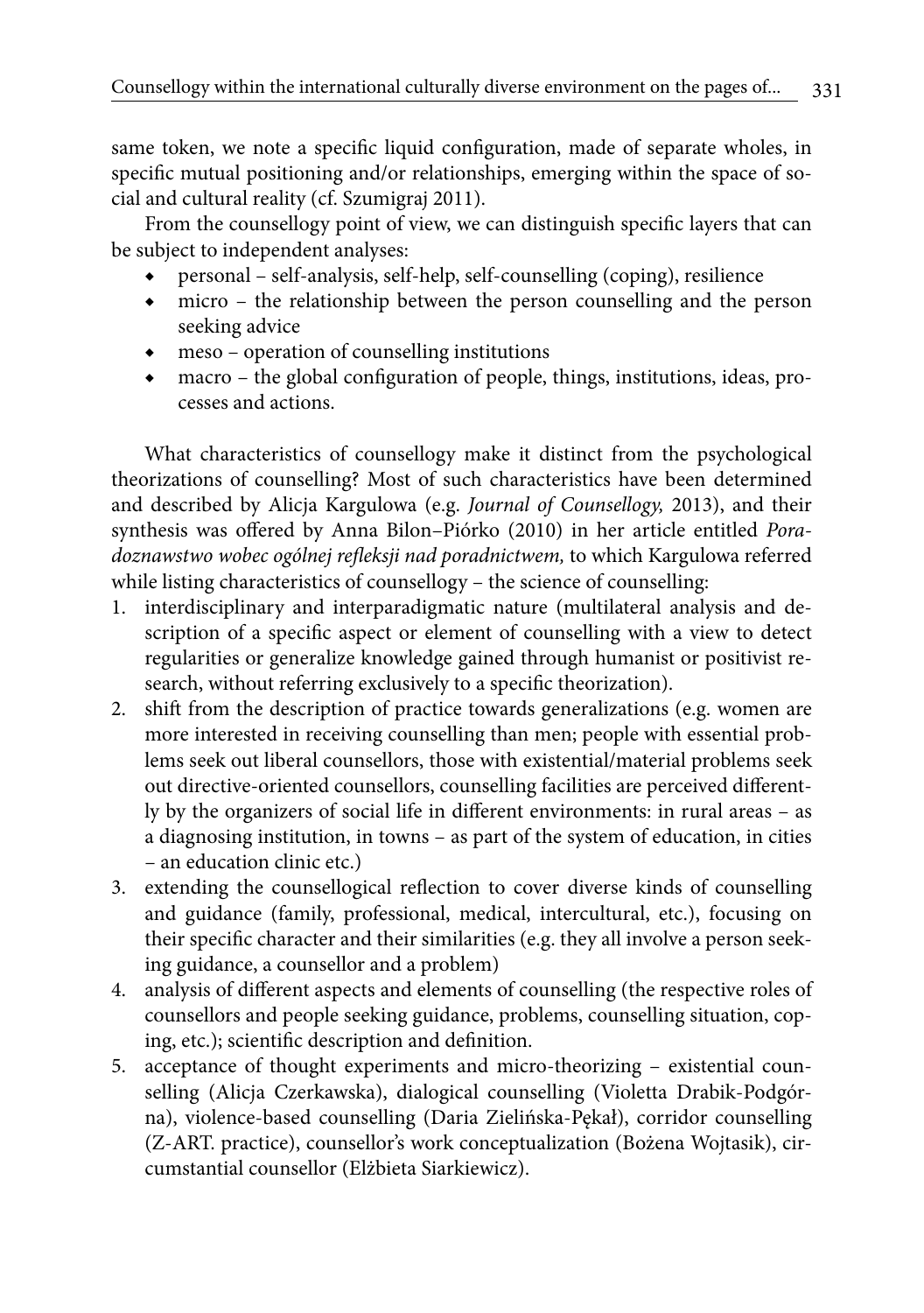6. using personal knowledge developed by counsellors, people seeking guidance and scholars – theories: emancipation (Trębińska-Szumigraj), symbolic interaction (Bożena Wojtasik), dialogue (Violetta Drabik-Podgórna), ethnomethodology (Elżbieta Siarkiewicz), social resources (Joanna Kłodkowska), social "field" (Michał Mielczarek), transition (Joanna Minta), structuration (Anna Bilon-Piórko), network (Aneta Słowik), streetworking (Joanna Dec), coaching (Marek Podgórny), mediation (Agnieszka Dragon), trajectory of suffering (Grażyna Teusz), gender (Edyta Zierkiewicz), knowledge related to andragogy (Ewa Dębska), economy (Alicja Smoblik–Jeczmień), philosophy (Alicja Czerkawska, Violetta Drabik-Podgórna i Anna Bilon-Piórko), history (Joanna Lenart), pedagogy (Magdalena Piorunek, Barbara Skałbania, Andrzej Ładyżyński and others).

We can thus state that counsellogy, like pedagogy (Sośnicki, 1987 p. 26), studies the subject of counselling – being expertise (knowledge), technique and art, or like sociology, "is the domain of thought situated between science, humanities and art"<sup>5</sup> (Sztompka 2011, p. 43). As an academic knowledge along with its manifestations (textbooks, research articles, the *Journal,* a dedicated program), it is approached as a practical domain (of counsellors, people seeking guidance, people in counselling institutions, organizers of counselling practices) assisting other people in self-counselling and in counselling others. As such, it is also an art of "being" – shared experience, possibility to gain wisdom, awareness of others, skills of coping in difficult situations, building one's own competences in overcoming obstacles or developing the ability to create and operate within counselling-based relationships.

Such a wide range of reflections related to counsellogy justifies the inclusion of very diverse articles in our *Journal –* some of these texts relate to the core of our discipline, some merely provide hints as to its understanding (most often published in the *Varia* section), also addressing its international character.

#### **State of the art – overview of the** *Journal of Counsellogy*

We have so far published nine issues including over sixty scientific texts, around thirty percent of which by international scholars from Canada, France, Iceland, Italy, United Kingdom, Greece, Brazil, Portugal, Finland, Switzerland. Our collaboration with authors and reviewers is thus set in a multicultural environment, which has been the Editors' objective from the very beginning of our publication – the objective we intend to achieve through systematic networking with scholars and research institutions that find counselling practice and counsellogy-oriented reflection relevant. The articles we have published provide evidence of the authors'

<sup>5</sup> In Polish it reads as follows: "jest dziedziną myśli usytuowaną pomiędzy nauką (w ścisłym sensie «science») a humanistyką i sztuką" (Sztompka 2011, p. 43)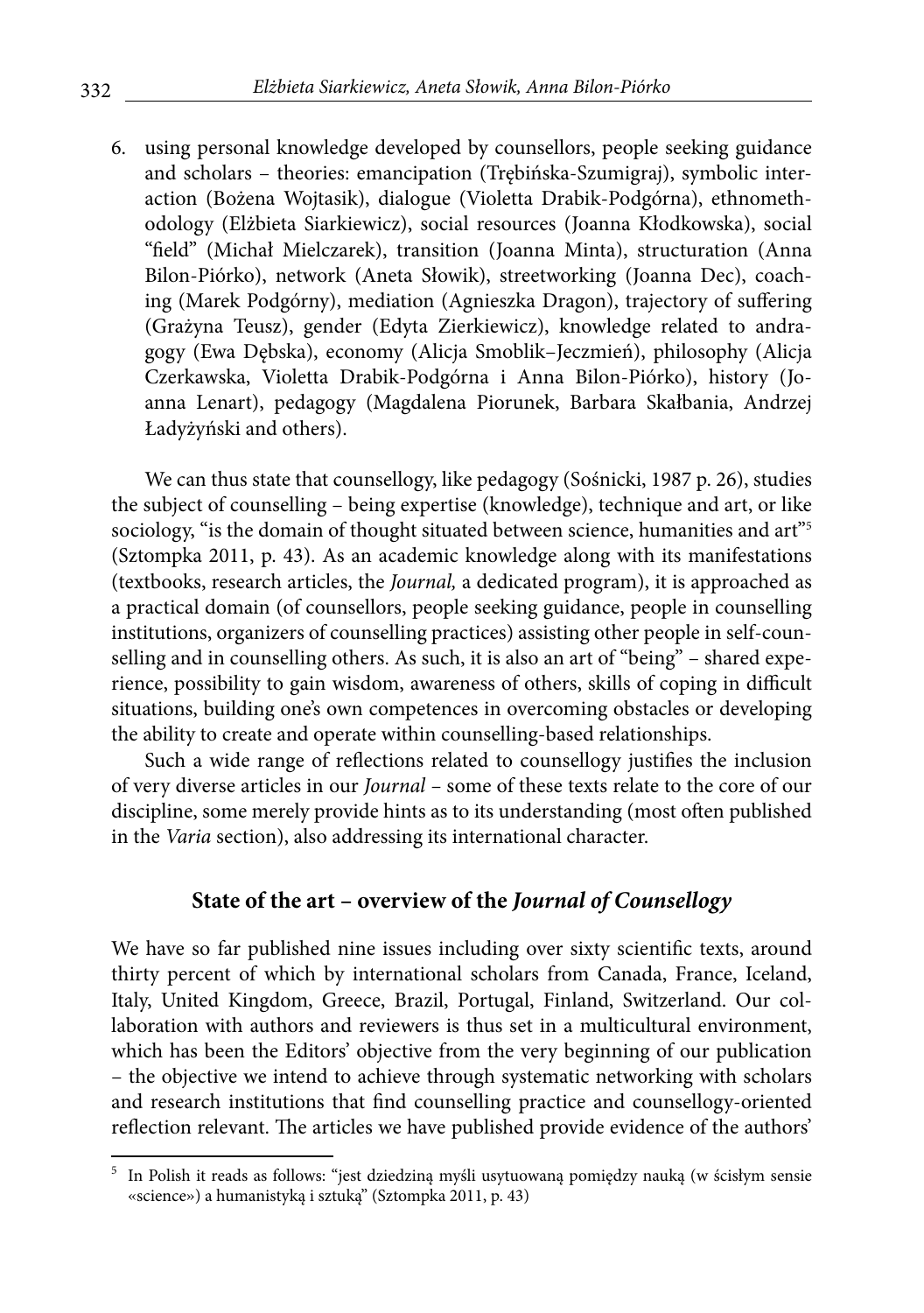333

struggle to establish domain-specific conceptual framework, of theorizing and the ingenuity of methodological and interpretation-oriented solutions. They are marked with the dynamic presence of the axiological, ontological and epistemological dimensions in the reported research. Here, we focus on the reflection on intercultural, multicultural and transnational counselling. Based on the analysis of the articles published in the *Journal,* we present the Polish scholars' approach to these counselling categories as well as the approaches adopted by scholars from other countries (also outside Europe).

## **Intercultural, multicultural and transnational counselling – conceptual intersection**

It is difficult to unequivocally state what intercultural, multicultural and transnational counselling is and what it is like. The terms used to describe it are intertwined and complementary. In the Polish literature on the subject (Bańka 2017; Słowik 2017), as well as in the studies by international scholars (Arthur, Collins, Brown, Kennedy 2013; Kassan, Green, Nathoo 2017), they are often used interchangeably or replaced with other, similar terms (e.g. Nancy Arthur [2018] refers to "counselling in cultural context"). Such terminological diversity is due to the history and culture of the countries where such research is conducted, research methodology, migration policy and related decisions made by the authorities organizing and validating a specific counselling practice and counsellors' training.

The European Commission, in a report presented to the European Council in mid-80s, has defined the term intercultural to mean the sum total of educational practices aiming to promote mutual respect and understanding between e.g. pupils irrespective of their cultural, linguistic, ethnic or religious background.<sup>6</sup> Jerzy Nikitorowicz (2017, p. 52) defined intercultural communication as:

(…) the totality of mutual influences and interactions between individuals and groups, institutions, organisations, associations, unions, conducive to such human development that a person becomes a fully conscious and creative member of the family, local, regional, religious, national, continental, cultural and global/ planetary community and is capable of active self-actualization of his/her own unique and permanent identity and distinctiveness.<sup>7</sup>

<sup>6</sup> In Polish it reads as follows: "ogół praktyk edukacyjnych mających na celu propagowanie szacunku i wzajemnego zrozumienia między np. uczniami, niezależnie od ich przynależności kulturowej, lingwistycznej, etnicznej czy religijnej" (Nikitorowicz 2018, pp. 59-60).

<sup>7</sup> In Polish it reads as follows: "ogół wzajemnych wpływów i oddziaływań jednostek oraz grup, instytucji, organizacji, stowarzyszeń, związków, sprzyjających takiemu rozwojowi człowieka, aby stawał się on w pełni świadomym i twórczym członkiem wspólnoty rodzinnej, lokalnej, regionalnej, wyznaniowej, narodowej, kontynentalnej, kulturowej i globalnej/planetarnej oraz był zdolny do aktywnej samorealizacji własnej, niepowtarzalnej i trwałej tożsamości i odrębności" (transl. by the authors).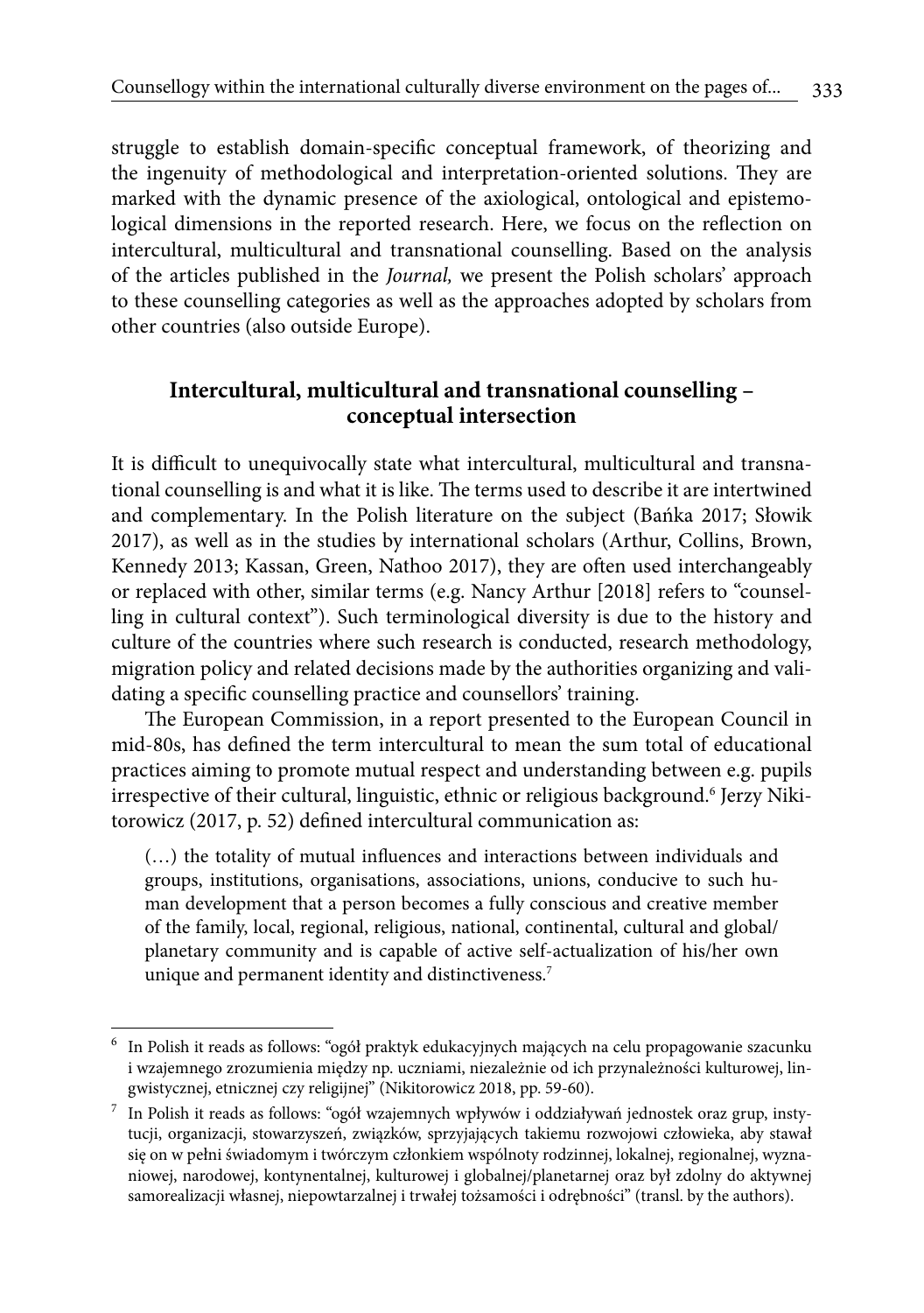With this in mind, we believe that further definition of the terms: multicultural, intercultural and transnational counselling should be sought through subtle differentiation of the issued solved by each of these kinds of counselling and their respective methods.

According to Aneta Słowik, difficulties and problems that have been identified within intercultural counselling may stem from lack of heterological knowledge, the ability to get to know and understand oneself, another person, one's own culture, as well as the culture of the Other, lack of the ability to cross cultural boundaries and the required intra-and intersubjective negotiations concerning norms and cultural patterns – own and the host culture $(s)$  – resulting in self-confinement within the sphere of own values, within one's own cultural environment. The issue might be the process of shaping the awareness and the ability of intercultural collaboration, and the resulting difficult experience of irreducible cultural difference present within both minority groups and the dominant majority.

Difficulties and problems that are being solved through multicultural counselling may stem from the multicultural experience and the resulting permanent, persistent realization of differences and comparison of cultural patterns, the inability to answer the question: Who am I? Who do I wish to be? Who should I be?, as well as the necessity to choose, select, syncretize and develop values included in the stablished cultural canon, often at a price of revising own beliefs, or it might also stem from the difficulty posed by the hybrid combination of indigenous and basic, universal or global values.

In transnational counselling, according to the same author, the difficulties and problems arise out of building migration networks, getting rooted within such networks, life and professional career design within transnational space, requiring the maintenance and re-creation of bonds, social relationships both in the real world and the cyberspace, using new technologies, means of exchange between official state institutions and other entities: businesses, NGOs and entities pursuing a common, e.g. economic interest. Other issues might occur because of the difficulty in developing a hybrid identity (complex, multi-range, multidimensional – cf. the relevant identity theorization in Jerzy Nikitorowicz 2017). Generally speaking, problems that are being solved through transnational counselling may emerge when the external multicultural environment generated internal multiculturality, giving rise to a multitude of cultures in one person and the creation of a hybrid, liquid identity – declared and actual belonging to many different, or even clearly divergent cultural groups.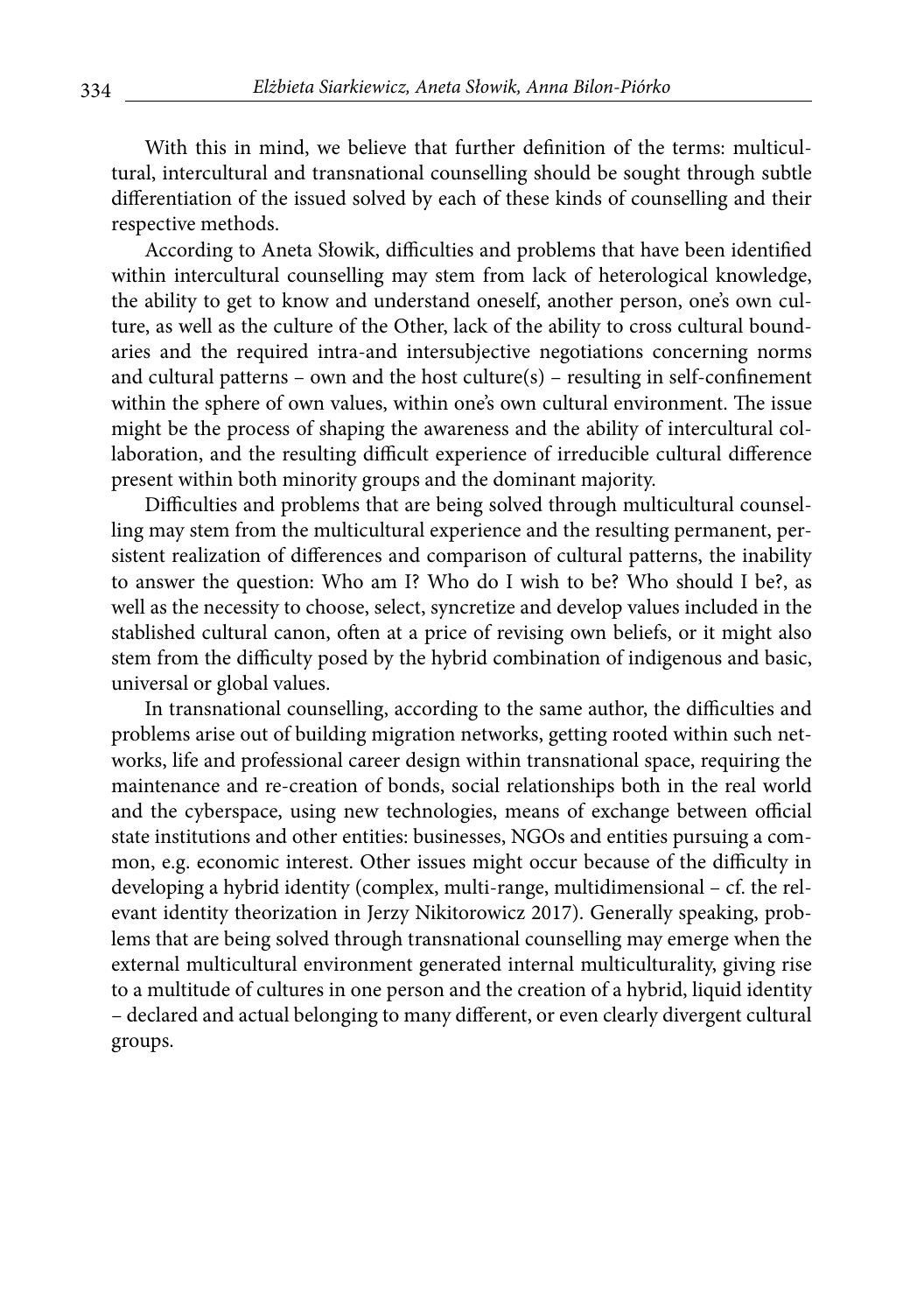335

# **Intercultural, multicultural and transnational counselling in the**  *Journal of Counsellogy*

Below, we present a synthesis of the way in which theoretical assumptions modelled the counsellogical discourse present in texts published in the *Journal.* In this regard, we distinguish six different areas:

Identifying and defining counselling as constantly developing, on-going **processes.** Intercultural counselling has been addressed as early as in the very first issue of the *Journal of Counsellogy* (2012), where Aneta Słowik in her article entitled

"Trajektoria uczenia się emigrantów w sytuacji doświadczania "zawieszenia" (floating). Ku rozumieniu poradnictwa międzykulturowego" (En. Trajectory of learning among emigrants experiencing "floating": towards conceptualization of intercultural counselling) discussed the concept of the so-called "floating" (*zawieszenie*) by Agnieszka Bron (2000), using it as the point of departure for the analysis of problems faced by emigrants. This allows her to elaborate on the basic premises of intercultural counselling within Polish expat communities in England (Słowik, 2013).

In the same issue of the *Journal*, there was an article by Anna Bilon and Józef Kargul on social and cultural contexts in which the role of counsellor is being defined. The authors used the reflection offered by Geert Hofstede to demonstrate similarities and differences in the conceptualization of the counsellor's role in different countries and cultures around the world.

This tendency has also been evidenced by the discussions held at the University of Lower Silesia as part of Counsellogy Seminars – lectures and workshops delivered by Frans Meijers (2012) and Spyros Kriwas (2013), reported in detail in the News and Chronicle section of the *Journal,* as well as those delivered by Gaby Jacobs and Klara Vloet and analysed by Monika Noworolnik-Mastalska (2013).

◆ **Counsellor training and forming counselling-based relationships**. The article published in the *Journal* (2013), entitled "Counsellor and Supervisor Views of Multicultural and Social Justice Education" by Nancy Arthur, Candace Brown, Sandra Collins, Barbara Kennedy, presented research on the opinions expressed by the counsellors and supervisors about their university training and preparedness to practice multicultural counselling, including involvement in social justice advocacy on behalf on their clients – indigenous Canadian people seeking counselling. The authors wanted to answer the question about to what extent academic training programs can prepare counselling practitioners to perform complex and multi-layered counselling roles and develop their practical skills necessary to operationalize the "multicultural" knowledge the trainees gained and their acquired awareness of social justice-related issues. In their research, they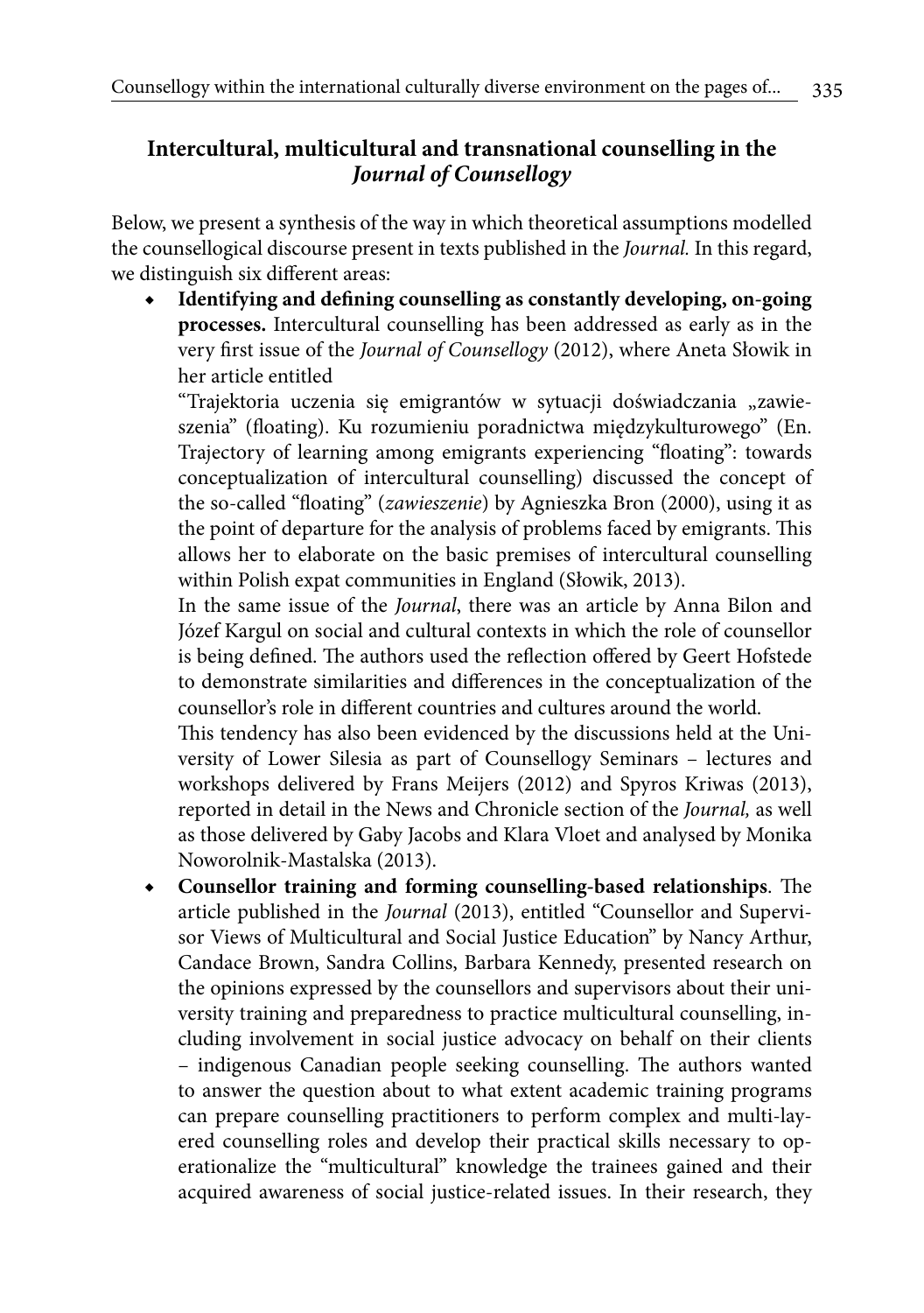applied critical incident technique (CIT) to study specific situations (here – counselling). The same research topic was explored in the text by the French scholar Valérie Cohen-Scali (2019), who provided her interpretation of "life design". The Counsellogy Seminars included workshops where scholars discussed different approaches to (continuous) training of counsellors, resulting in relevant articles published by Maria Eduarda Duarte (2014), Boris Cyrulnik (2015), Leonidas Gomatos (2015), Sebastian Pesce (2017) and Hervé Breton (2020).

- ◆ **Developing and experiencing of counselling in a culturally diverse world.** In the 2017 issue of the *Journal,* Anusha Kassan, Amy Rose Green and Jasmine Nathoo presented research results related to the experiences of newly arrived young people who had access to counselling following their migration to Canada. The researchers distinguished four major categories, highlighting the key role played by self-awareness, knowledge and skills, as well as the ways in which counsellors develop relationships within multicultural counselling. In their conclusions, the authors included their recommendations on how multicultural counsellors should develop their competences in host countries of young newly arrived emigrants. A similar topic has also been addressed by another Canadian team of Negin Marie Naraghi, Anusha Kassan, Andrea Herzog (2020) in their article "A phenomenological analysis of cultural transition among newcomer youth. The rationale for intercultural counselling", published in the 2020 issue of the *Journal.*
- **Identifying cultural identity experienced in the area under research.** The multidimensional character of this issue has been demonstrated by a team of Brazilian scholars (Marcelo Afonso Ribeiro, Maria da Conceiçao Coropos Uvaldo, Fabiano Fonseca da Silva), who focused on the category of professional experiences of city-based employers and the significance of gender relations in constructing complex (traditional, flexible, hybrid) employee identities (*Journal of Counsellogy,* 2016). In the 2017 issue, Dorota Misiejuk published her article "Constructing cultural identity as a challenge for international counselling", where she analysed the concept of an individual's cultural identity in juxtaposition with the perspective of the group's tradition, inherited culture and challenges related to the transmission of heritage in the situation of cultural change resulting from political and social transformations, when the way in which cultural identity is constructed becomes a challenge for intercultural counselling.
- Immersion-based approach in counsellogy research to intercultural and **multicultural counselling practices.** In 2020 issue of the *Journal of Counsellogy,* in her article "Counselling in the life of a Polish emigrant", Aneta Słowik applied immersion-based research developed within counsellogy by Elżbieta Siarkiewicz (2010) and interpreted the narratives by contemporary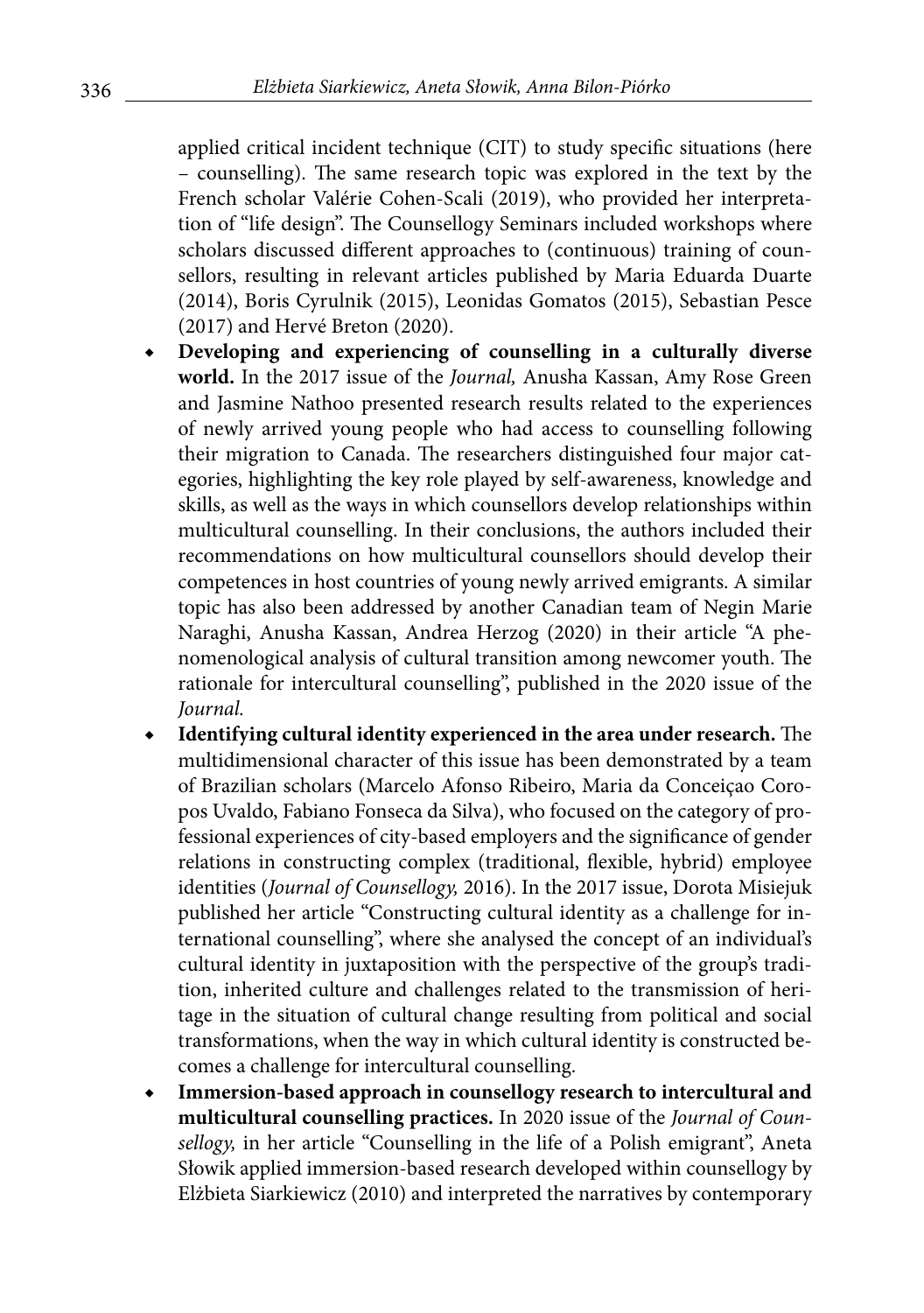Polish migrants and in published documents (letters from Polish emigrants in *The Polish Peasant in Europe and America* by William Thomas and Florian Znaniecki). In this way, she was able to indicate which experiences of life prior to emigration and those following emigration were significant both for the role of the person seeking guidance (in the past and now) and the role of the counsellor in the new environment. The author also presented the process of grass-root design of incidental counselling and the ways, kinds and places where formal counselling has been organized in Polish emigrant communities, highlighting their differences and similarities and potential risks involved in such activities.

Słowik described the second generation of migrants, already born into the host culture in her earlier article "Problems in transnational environment of second, generation Polish emigrants in Germany" (Słowik, 2017). In the text, she also addressed the difficulties faced by children of emigrants as they try to answer the basic questions: Who am I? Who am I to become? How I live? How I can and wish to live?, as well as questions about identity transformations that trigger deconstruction and construction of meanings and significance of biographical experiences, interpretation of conflicts, dilemmas, difficult situations identified within one's own life course and the life trajectories of parents or significant others. The immersive view of the results of counselling practice has been offered by Jean Guichard in his "Life Design Dialogue – A New Form of Career and Life Design Interventions" (2018b), while Annamaria Di Fabio (2014) in her "Career counselling and positive psychology in the 21<sup>st</sup> century: New constructs and measures for evaluating the effectiveness of intervention" offered a complex research tool *Life Adaptability Qualitative Measure* (LAQuM), enabling an immersion into the personality of the assisted persons, also of a culturally-diverse background. In her view, the new tool serves the general aim of descriptive, non-parameter assessment of a Life Design intervention's effectiveness.

**Dynamic processes identified within transnational counselling.** In the 2017 issue of the *Journal*, in the article entitled "Evolution of needs and contexts of development in transnational vocational counselling," Augustyn Bańka discussed transnationalism and transnational work migrations as new areas of vocational counsellors' activities. He pointed out that the pre-fix cultures are now the major globalizing context of the transnational counselling evolution in Poland and the EU. The same transformational dynamics has been discussed from the practitioners' point of view by the Belgian scholars Emilie Carosin, Damien Canzittu (2019) in their "A reflection on career guidance skills for the 21st century in a Guidance Oriented Approach to Learning (GOAL)".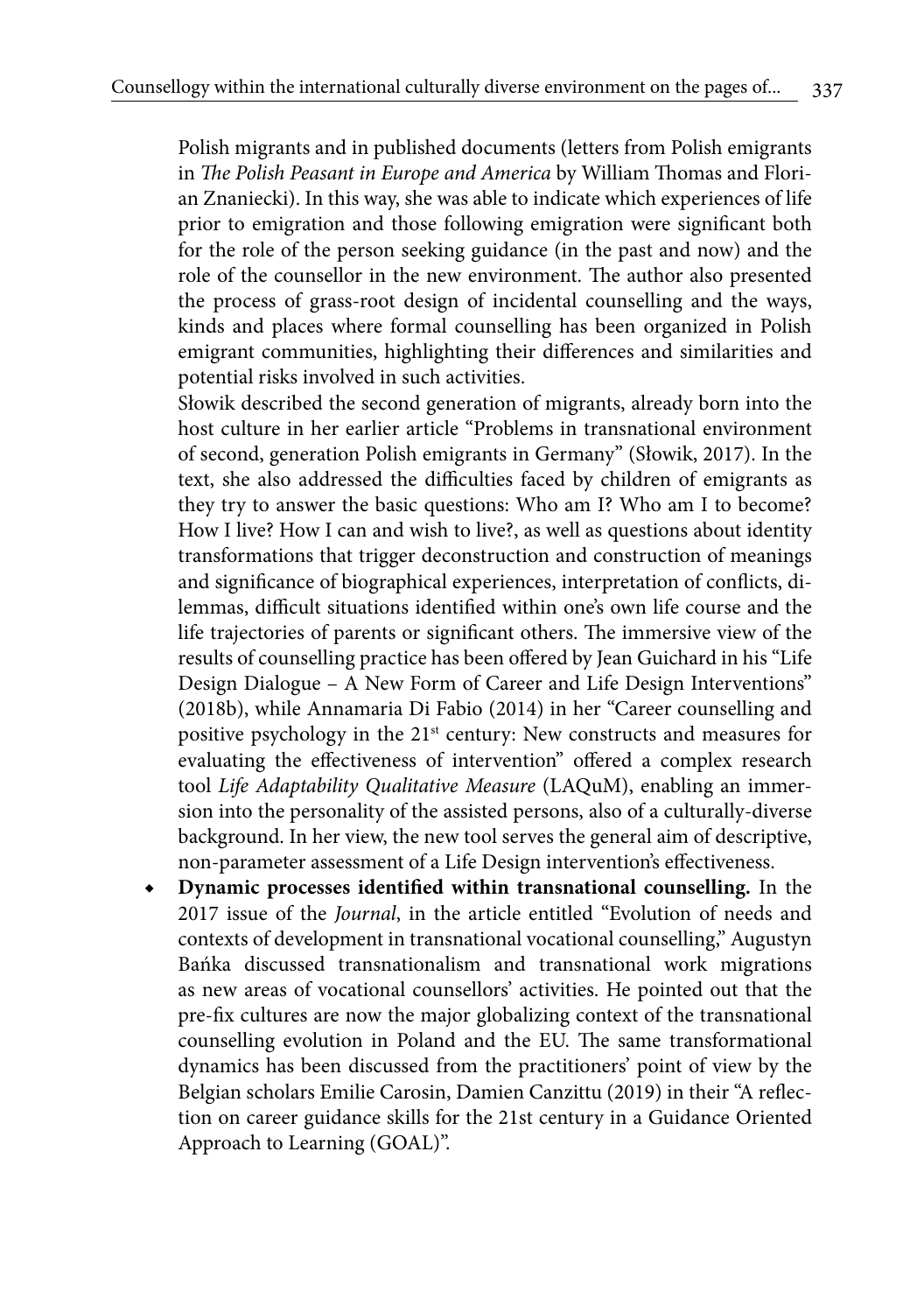As the above analytic categories and interpretations present in the *Journal of Counsellogy* indicate, both Polish and international scholars are interested in different aspects of intercultural, multicultural and transnational counselling. Due to an active international contributions from both renown and pioneering scholars focusing on counsellogy, our readers can learn about historical and current topics, research methodology, research areas and subjects (co-)determining the diversity and multi-range character of the kinds of counselling listed above.

#### *Journal* **reception – the process dynamic**

The authors mentioned above find it interesting to see how the *Journal* has been received in Poland and abroad. At the time when scientific journals are plentiful, it is not easy to attract both authors and readers. As we mentioned above, the first authors who published their text in the initial issue of the *Journal of Counsellogy*  (2012) were the scholars from the Counsellogical Association (Naukowe Towarzystwo Poradoznawcze), who also formed the *Journal*'s first readership. At the conference that inaugurated the UNESCO Chair of Lifelong Guidance and Counselling in 2013, the editors distributed the first published volume to all participants (from Canada, Africa, France, Pakistan, Portugal, Argentina, Brazil, Germany, Italy, Lithuania and Poland). This has later become an established practice and the subsequent volumes were also disseminated at other international conferences organized by the UNESCO Chair, meetings of the Counsellogical Association, Counsellogy Research Seminars and international conferences hosted by the University of Lower Silesia in Wrocław.

The editors' efforts to develop the *Journal*'s readership have been successful – as reflected in the download and citation metrics for scientific papers published in the *Journal –* some have been downloaded hundreds of times – while a significant part of every issue has been devoted to international authors. As a result, *Studia Poradoznawcze/Journal of Counsellogy* most often unite people and groups<sup>8</sup> whose reflections and analyses of the counselling practice go beyond the well-es-

<sup>&</sup>lt;sup>8</sup> The way in which the members of the Scientific Society of Counsellogy and the editorial staff of the *Journal* connect different circles can be seen in a fragment of Martine Lani-Bayle's statement, in which the relations between the Wrocław community, where the editorial office of the journal is based, and the Łódź community, which has been participating in the counseling discourse for many years, are described. Lani-Bayle points to the link of these two environments – Aneta Słowik. *In September 2007, I came to Łódź for the last time, together with my colleagues from various countries, to summarize the results of a research in which all these people participated. It was also my first contact with Aneta Słowik. From then on, subsequent meetings were to take place at her university in Wrocław, in 2014, 2015, 2018, etc.: the baton was handed over*. The above fragment of a slightly longer statement on the contribution of Olga Czerniawska to the development of Counsellogy shows how members of the editorial office build their own scientific community – penetrating Polish and foreign academic worlds and actively participating in research projects conducted there. As a result, the readers' audience of the *Journal* is also developing.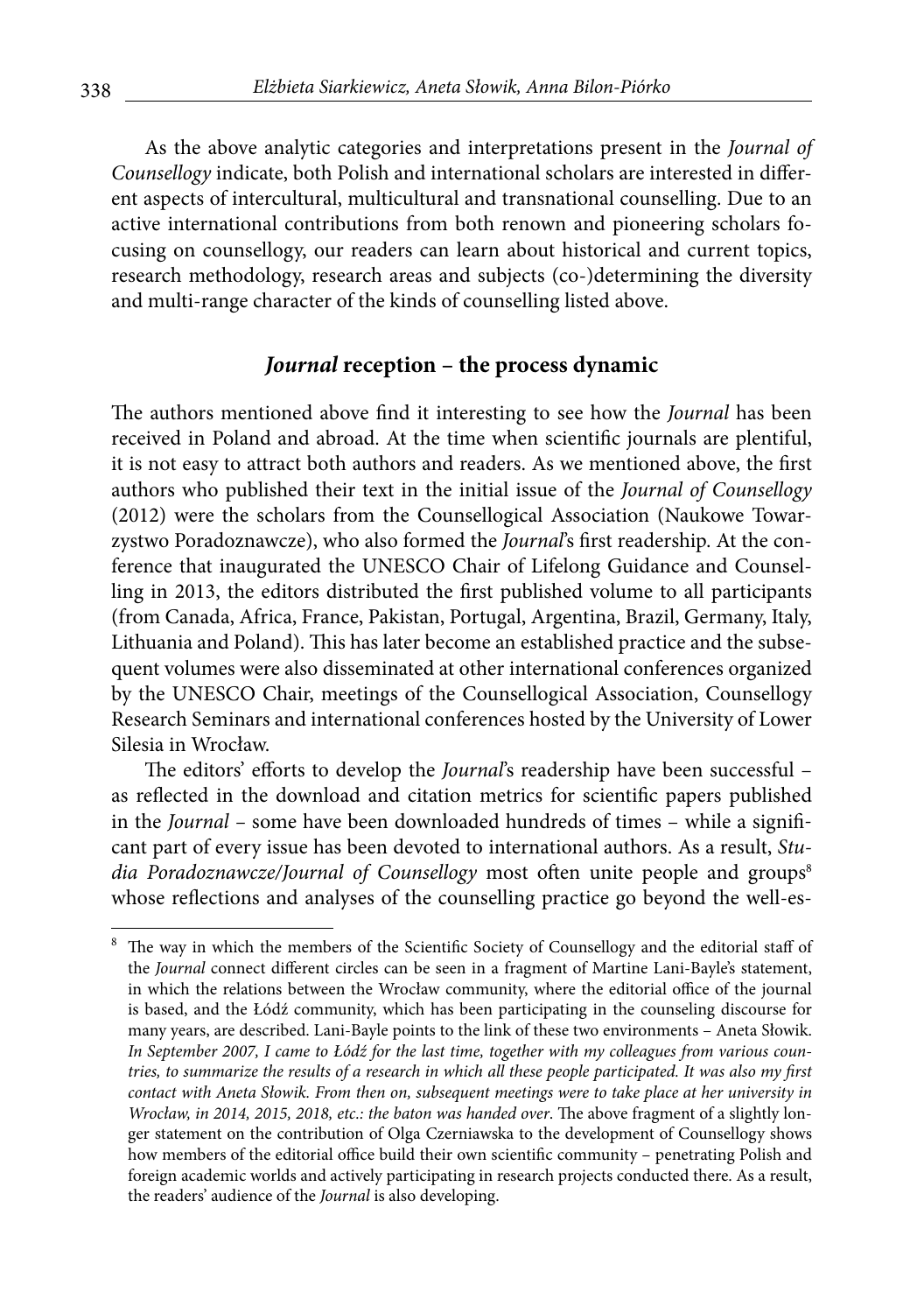tablished psychological (the domain that has dominated the analytical endeavours related to counselling) kinds of understanding and research. We perceive this to be a success, resulting from clearly defined profile of our journal and our consistent pursuit of its mission. We admit that developing a steady readership within the international arena is – from the point of view of a new journal published in Poland – a challenging task that requires an on-going dialogue, which is also inherently intercultural. In practice, this means that the scholars we invite to publish, review and read counsellogy texts represent different disciplines and scientific cultures, and thus also diverse theoretical traditions and research practices. Our readers tend to become our authors.

Presenting a kind of morphology of the *Journal*'s reception, Elżbieta Siarkiewicz indicated that it has been actualized in a dynamic and diverse way:

- ◆ as a dialogue between scholars from different parts of the world focusing on counselling;
- as an exchange of practical experience of researchers, theoreticians and practitioners;
- ◆ as exchange of information on new publications, conferences and other scientific events;
- as an attempt at developing counsellogy-related knowledge and theorization.

Exchanges between scholars involve both direct and open discussions in the *Journal* (e.g. in issue no 2 published in 2013, a group of Polish women scholars who had been exchanging views with Jean Guichard discussed issues related to the very understanding of counselling), and indirect conversations through referencing and reviews of other publications, citation and inspirations. Within the dialogical process, exchange of information about publications and events provides an opportunity to consider new tendencies in science (e.g. contributions of Frans Meijers [Siarkiewicz, 2012]; Tom Luken [2013]; Jean Guichard [2016; 2018a]; Rie Thomsen [2016]; Hevré Breton [2020] and others) and an opportunity to extend invitations to cyclical and one-off international – and thus intercultural – events. However, such intercultural dialogue requires openness and willingness to consider a perhaps not always classical approach to counselling processes. As we can see, some learning and self-counselling on intercultural relationships have clearly been involved.

The editors strive to achieve a still better impact ranking of our publication, reflecting our efforts to strengthen our position within the scientific community. The parameter-based reality of Polish and international research institutions conditions the ways in which research papers are published by scholars belonging to different disciplines. Thus, our readership building effort also depends on this aspect of publishing processes. The editors' experience shows that an openly stated strategy consisting in publishing high quality research papers and networking may contribute to a steady development of the *Journal,* even if it is both highly specialized and quite young. Its future will be shaped by scholars, practitioners and observers of